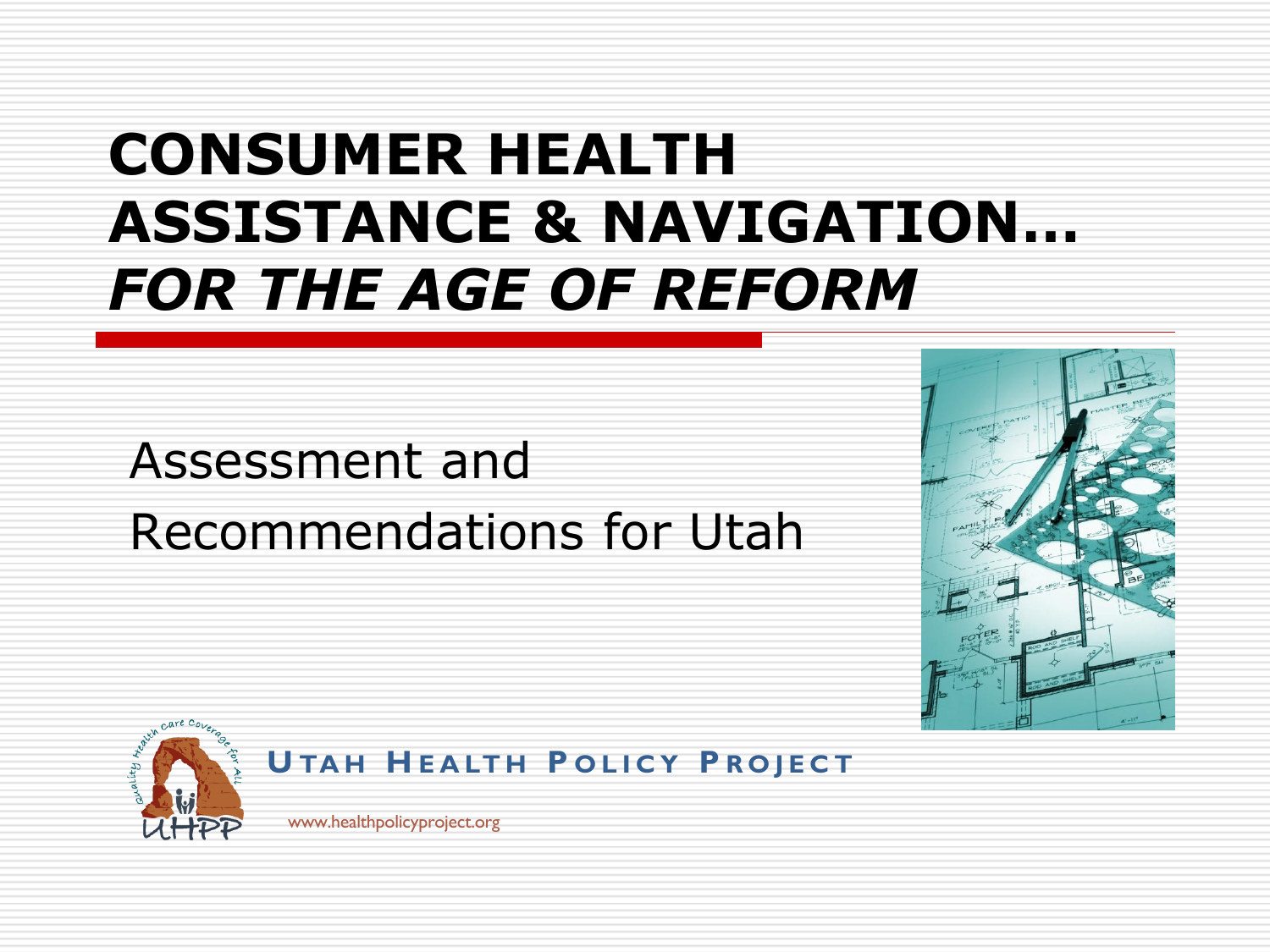## Utah Health Policy Project

## **Vision**

*A financially sustainable health care system that provides medically necessary care to all Utah residents in a timely, efficient, and culturally effective manner.*



**U TA H H E A LT H P O L I C Y P R O J E C T**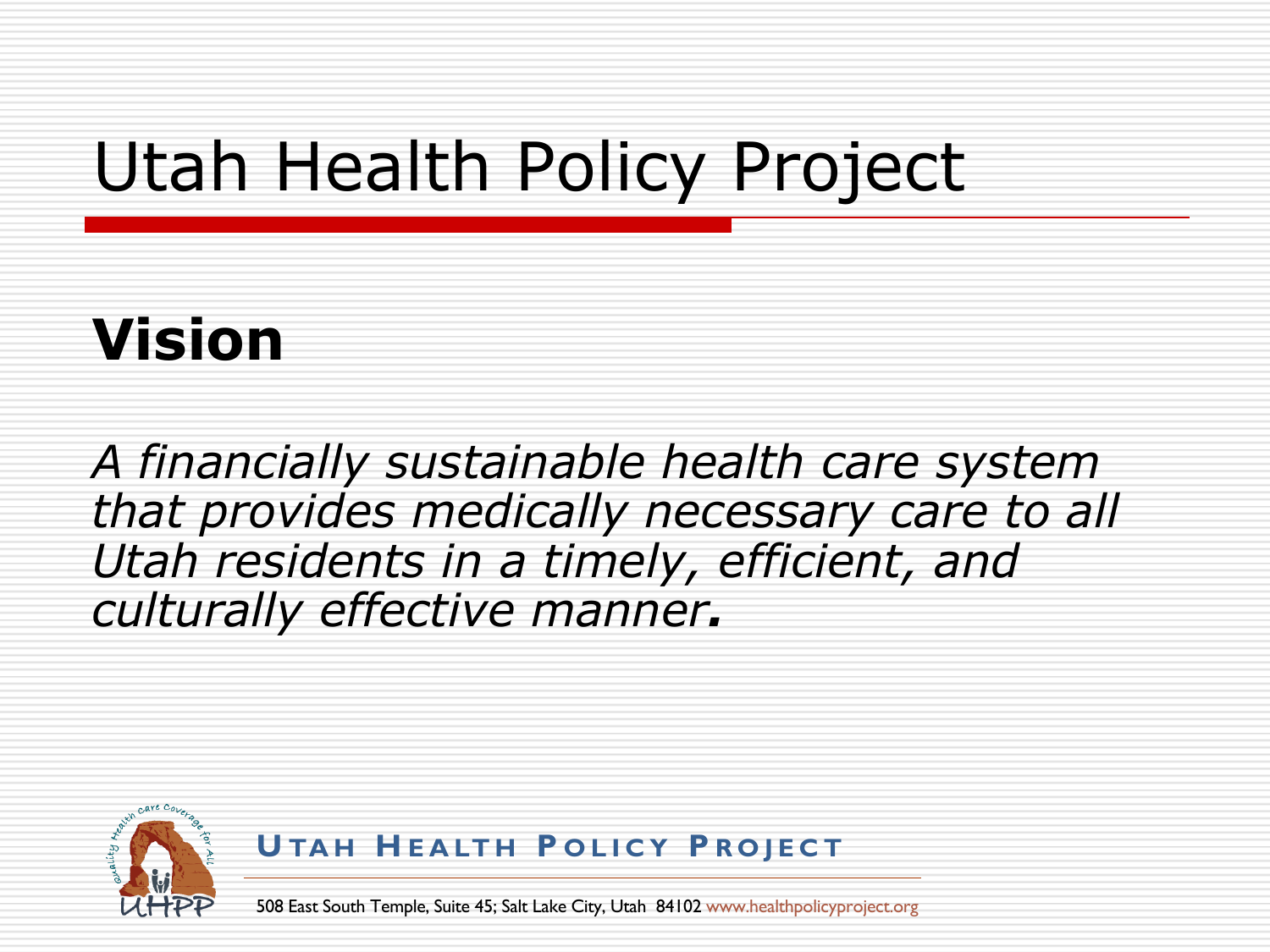## Goals for Today

- $\Box$  to understand what federal health reform expects re-consumer health assistance/navigation @ the state level
- □ Discuss UHPP Assessment of CHAP capacity in Utah  $+$  Recommendations
- $\square$  pinpoint priorities to strengthen CHAP in Utah & take advantage of new federal opportunity



**U TA H H E A LT H P O L I C Y P R O J E C T**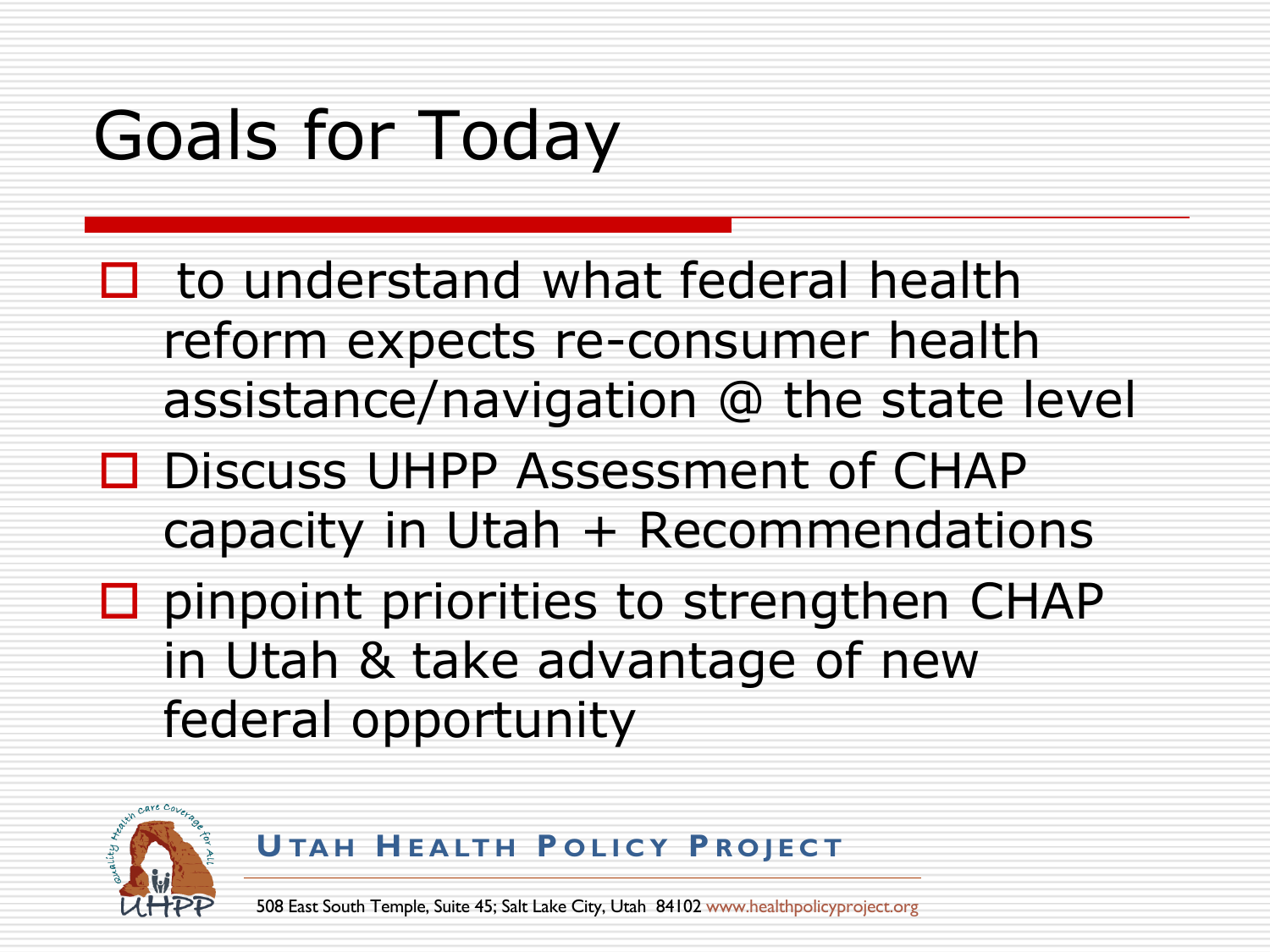## Affordable Care Act 2010

Mandate + affordability mechanisms will bring most of uninsured (260,000 Utahns) into private insurance market or public programs… Yet, many have difficulty entering/navigating these systems today…



**U TA H H E A LT H P O L I C Y P R O J E C T**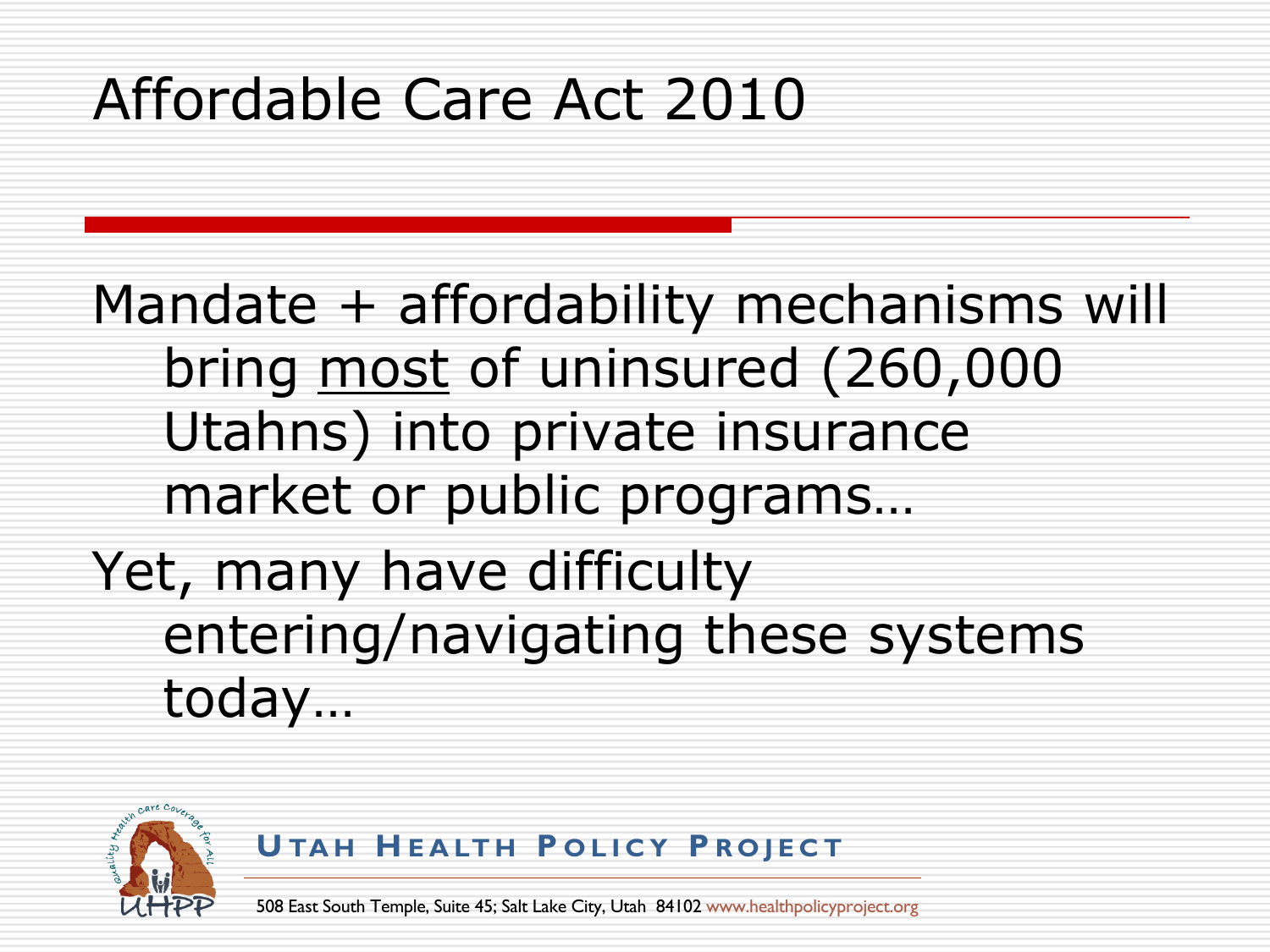## Affordable Care Act 2010

Mandate + affordability mechanisms will bring most of uninsured (260,000 Utahns) into private insurance market or public programs… Yet, many have difficulty entering/navigating these systems today… **especially in Utah!**



**U TA H H E A LT H P O L I C Y P R O J E C T**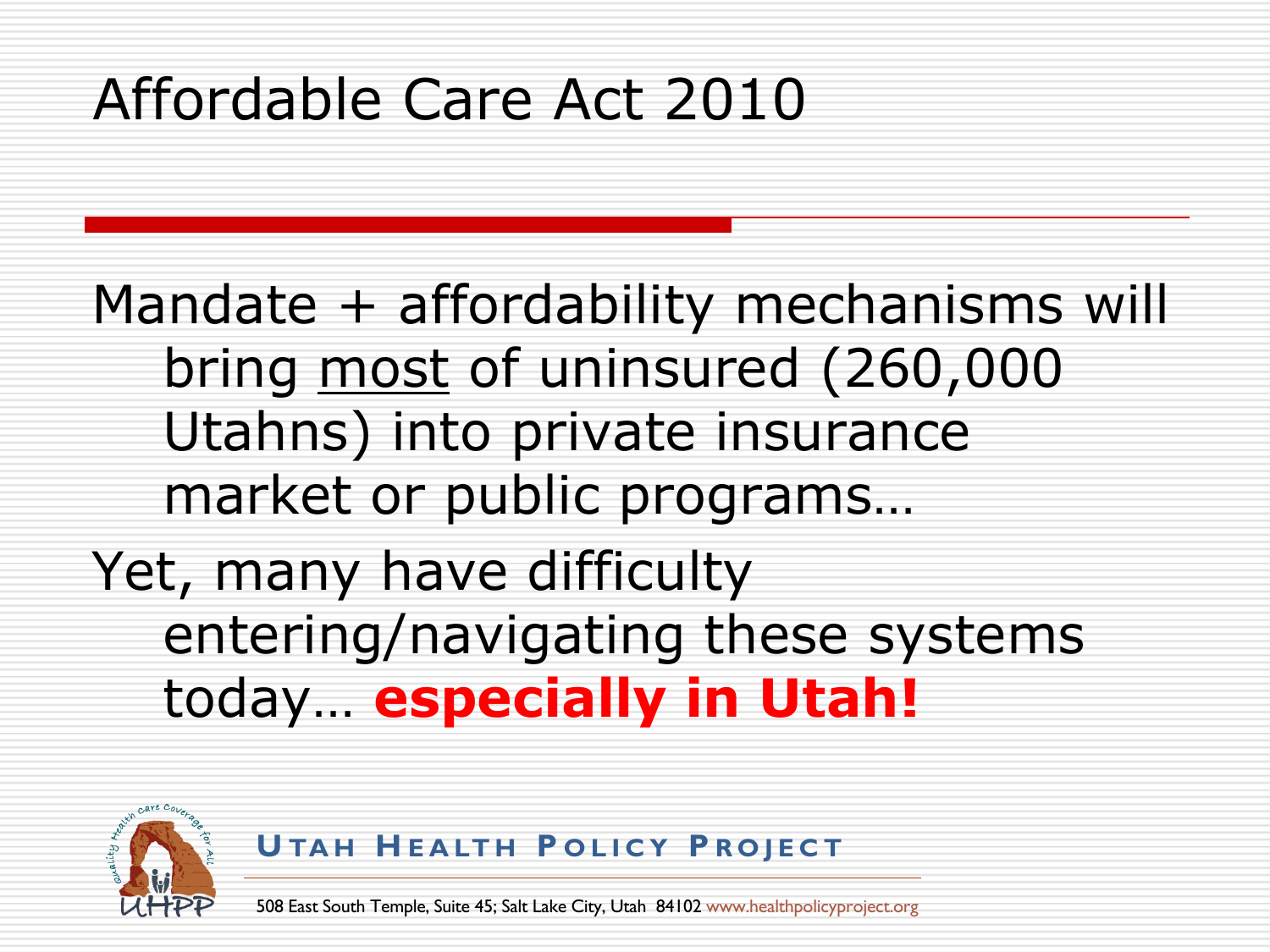## The Role of Consumer Health Assistance under ACA

- □ Education & outreach
- $\Box$  Eligibility & enrollment assistance
- $\Box$  Navigating benefits & care systems
- $\Box$  Help with appeals, delays in payment
- □ CLAS (deliver services across cultural barriers)
- $\Box$  Collect data, analyze trends in types of inquiries & problems (=sentinel function)



#### **U TA H H E A LT H P O L I C Y P R O J E C T**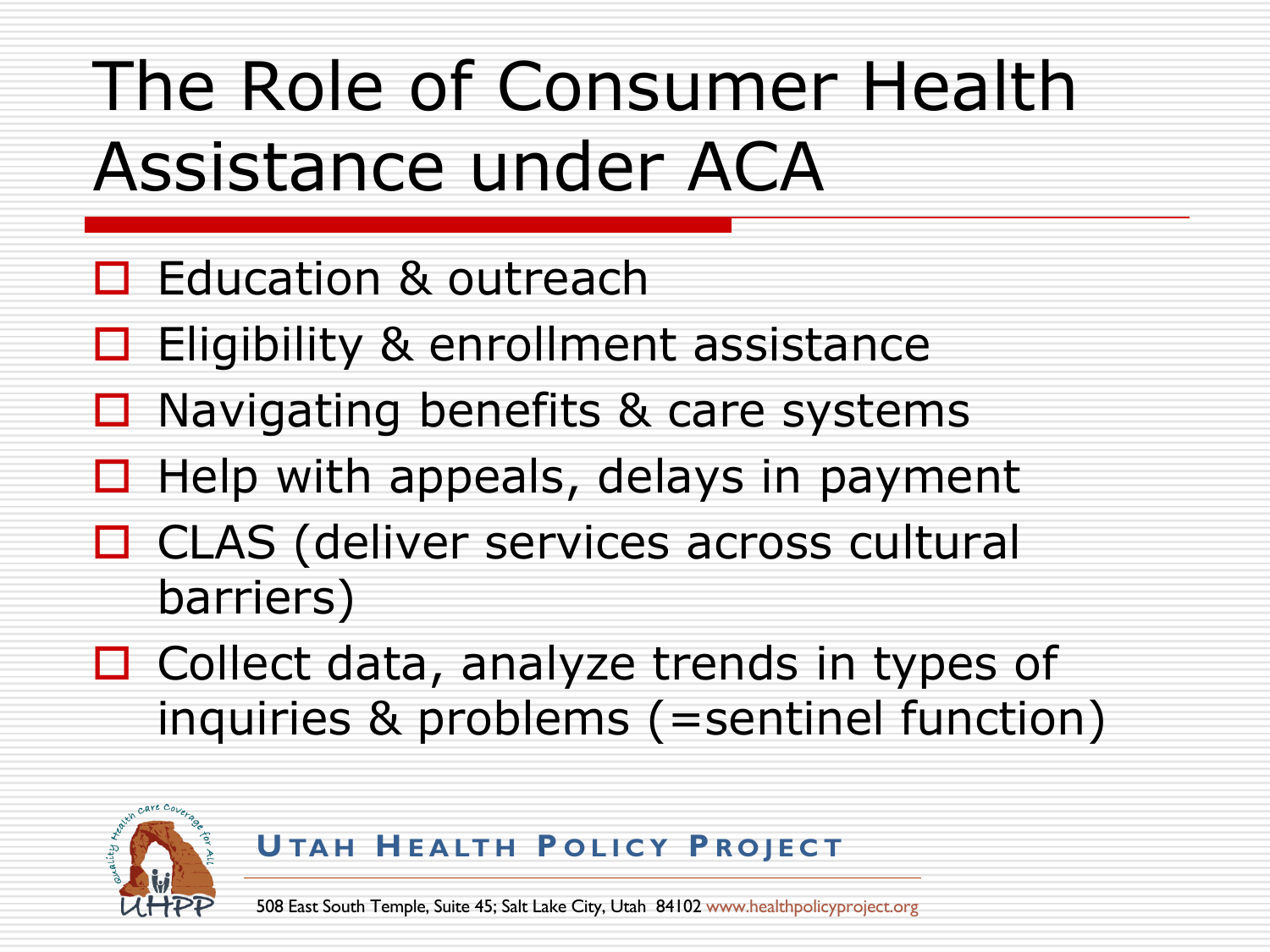## Affordable Care Act introduces 180° paradigm shift…

Get as many people covered (decent, affordable benefits) as possible, starting with kids;

### to that end, **remove** *all* **barriers to enrollment**



**U TA H H E A LT H P O L I C Y P R O J E C T**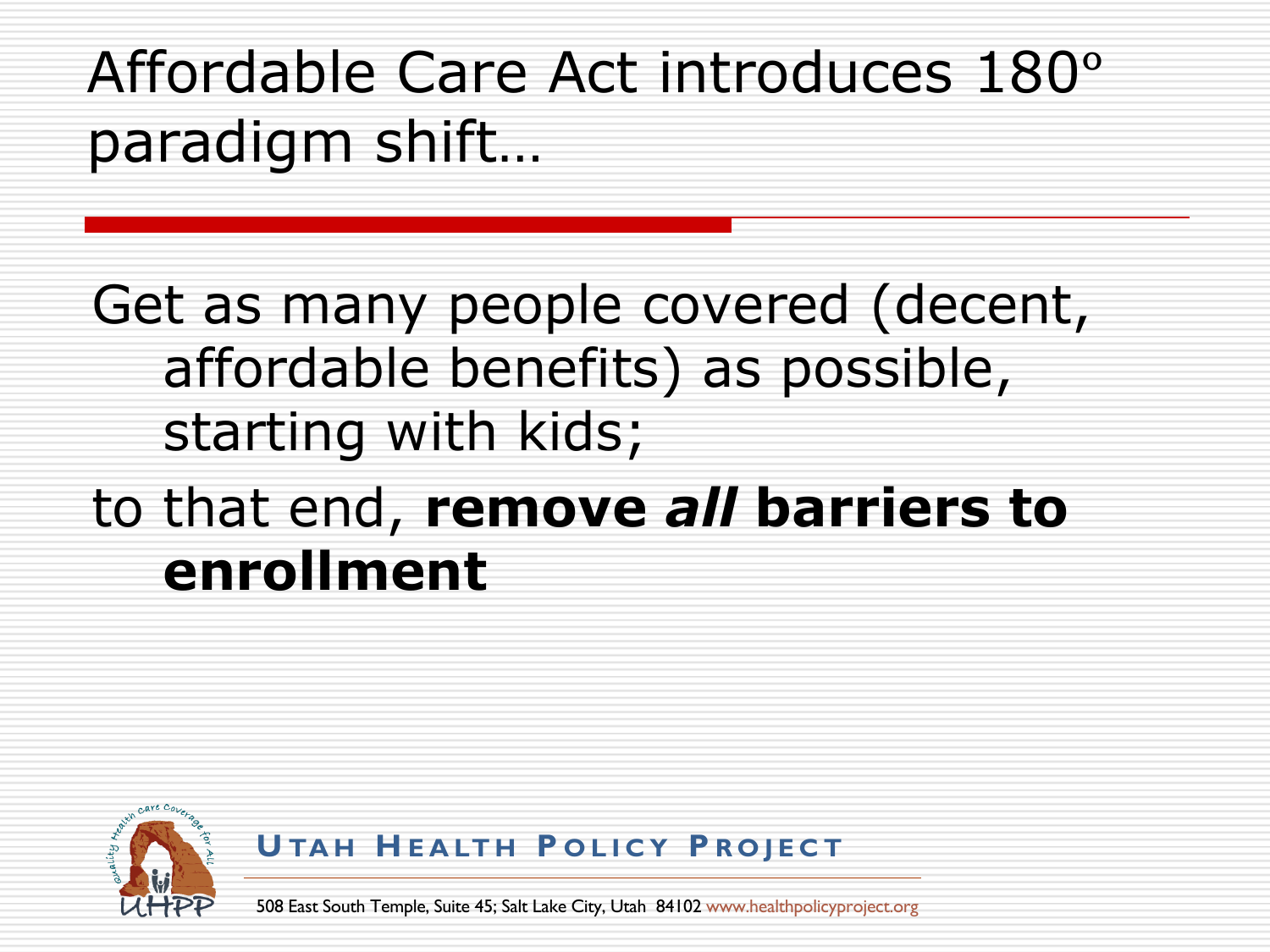## Affordable Care Act introduces 180° paradigm shift…

Get as many people covered (decent, affordable benefits) as possible, starting with kids;

#### to that end, remove *all* barriers to enrollment

### **…an even bigger shift for Utah?**



**U TA H H E A LT H P O L I C Y P R O J E C T**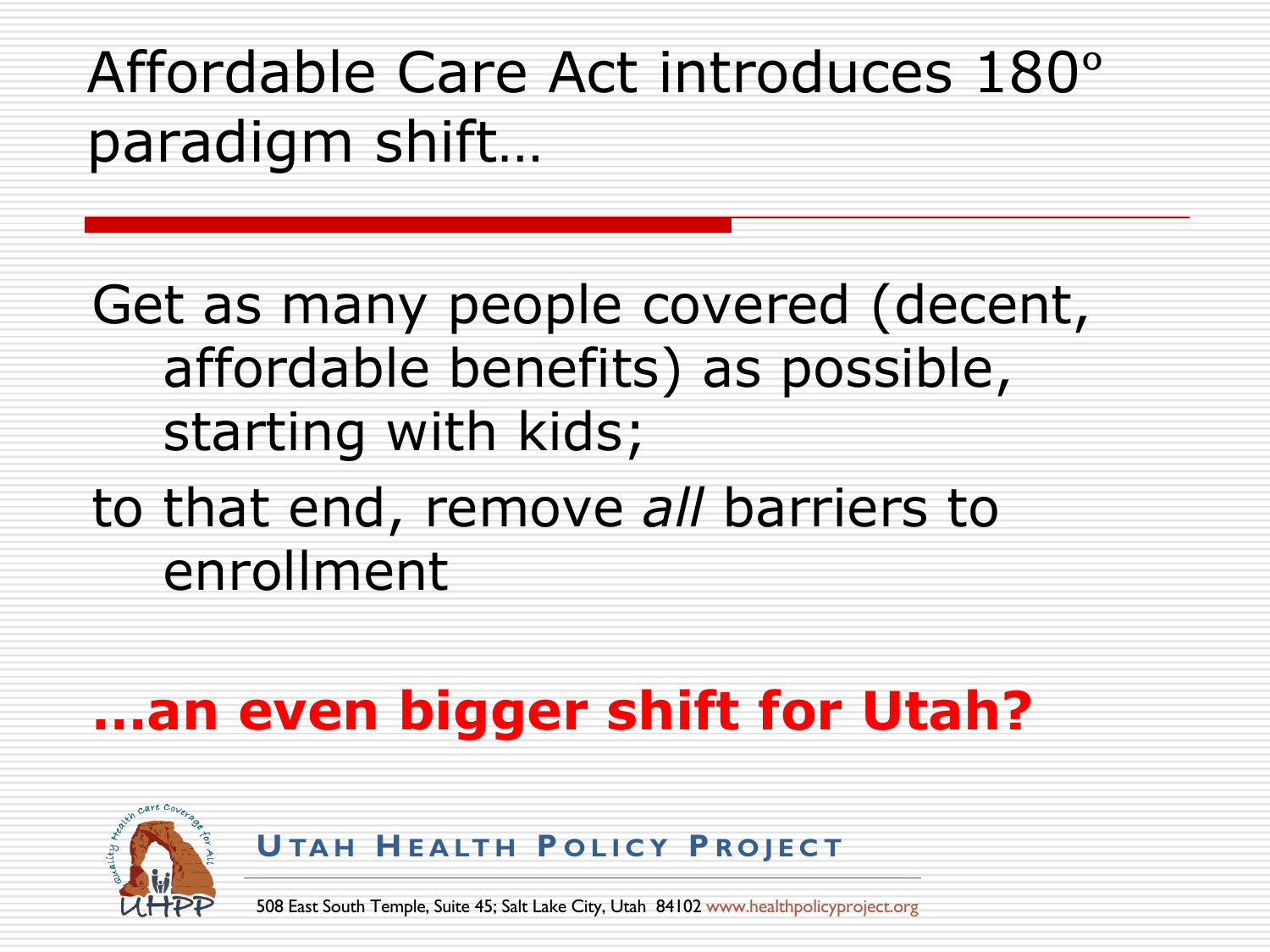# Where is Utah?

# …on a scale of 1 to 5 on these core CHAP functions?

(1=least developed, 5=most)

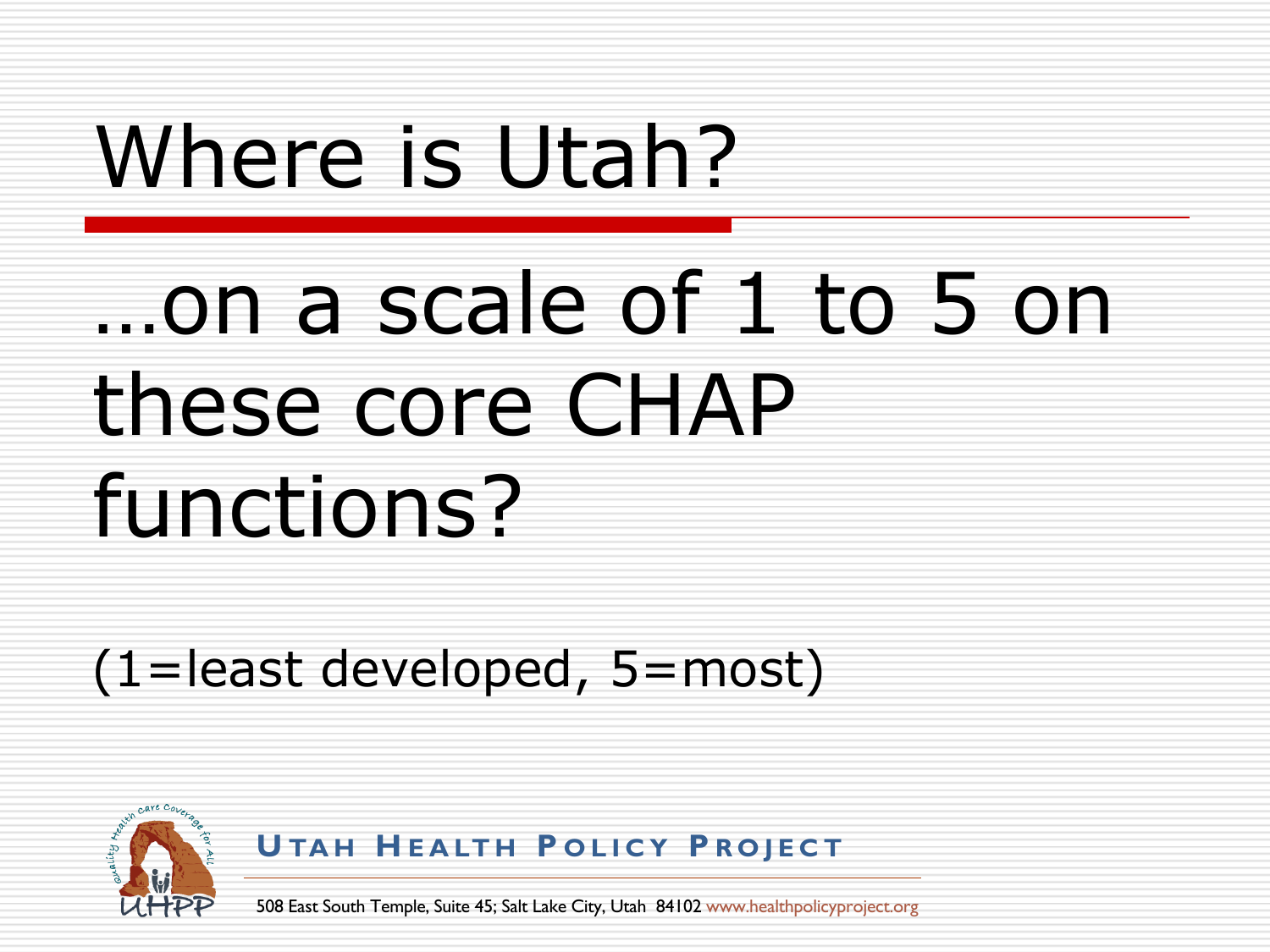### Encouraging Developments in Utah

- *Maximizing Enrollment (RWJ)* at DOH
- CHIPRA Outreach at CHCs
- Strong, emerging interest in *consumer engagement* at HealthInsight
- $\Box$  Interest is strong in health & human services nonprofits—though capacity is weak
- $\Box$  Strong ethic of personal responsibility may give us an 'edge'?



**U TA H H E A LT H P O L I C Y P R O J E C T**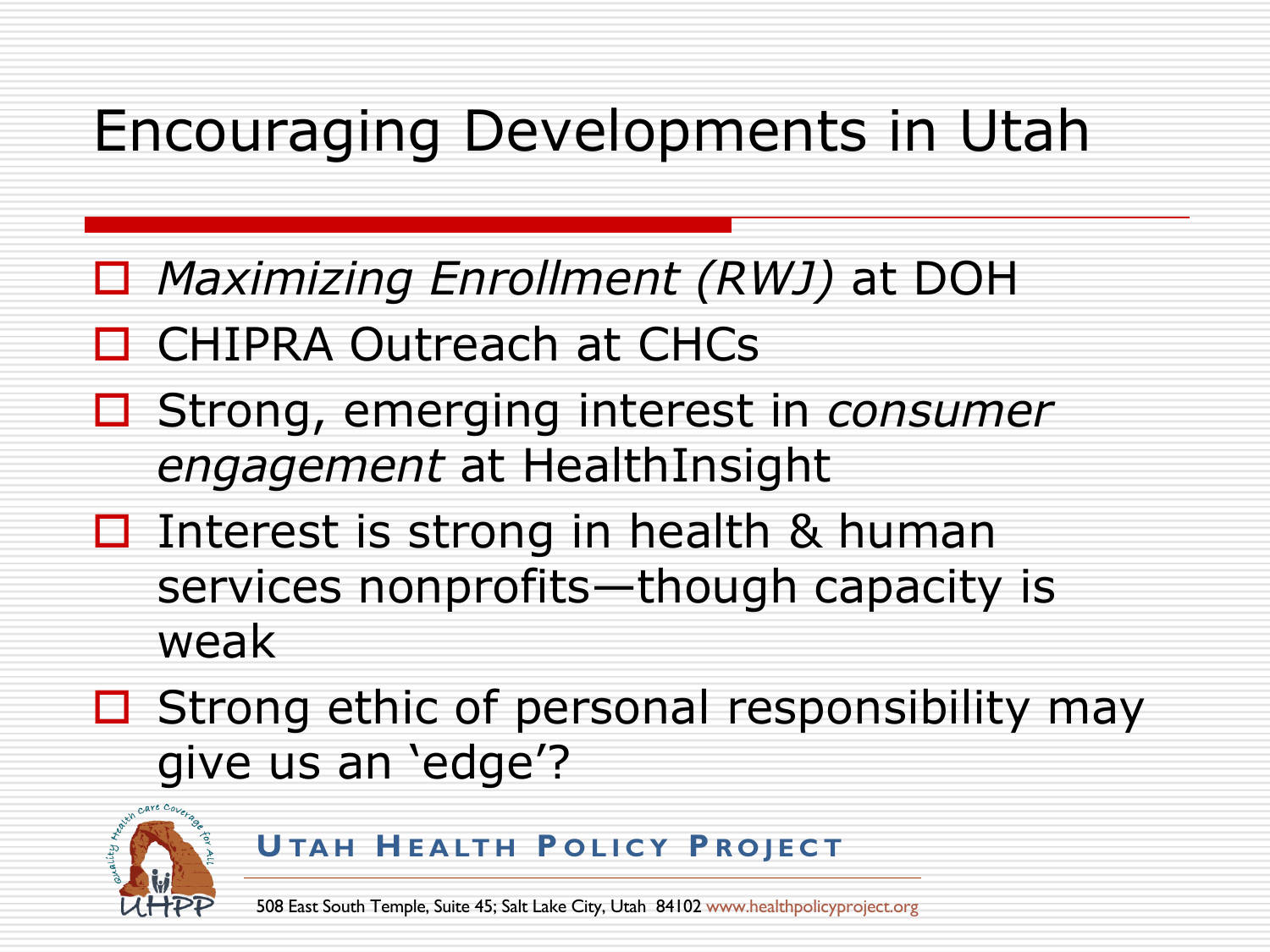Detour thru History: The **M**anaged **C**are **I**mprovement **P**roject

- $\Box$  UT's health care system is changing, increasingly difficult to access
- $\square$  Barriers to care re disability/race
- $\Box$  Barriers to care add to poverty burden
- $\Box$  Managed care has potential, but only if…consumers have a mechanism for consumer health assistance…OCHA



**U TA H H E A LT H P O L I C Y P R O J E C T**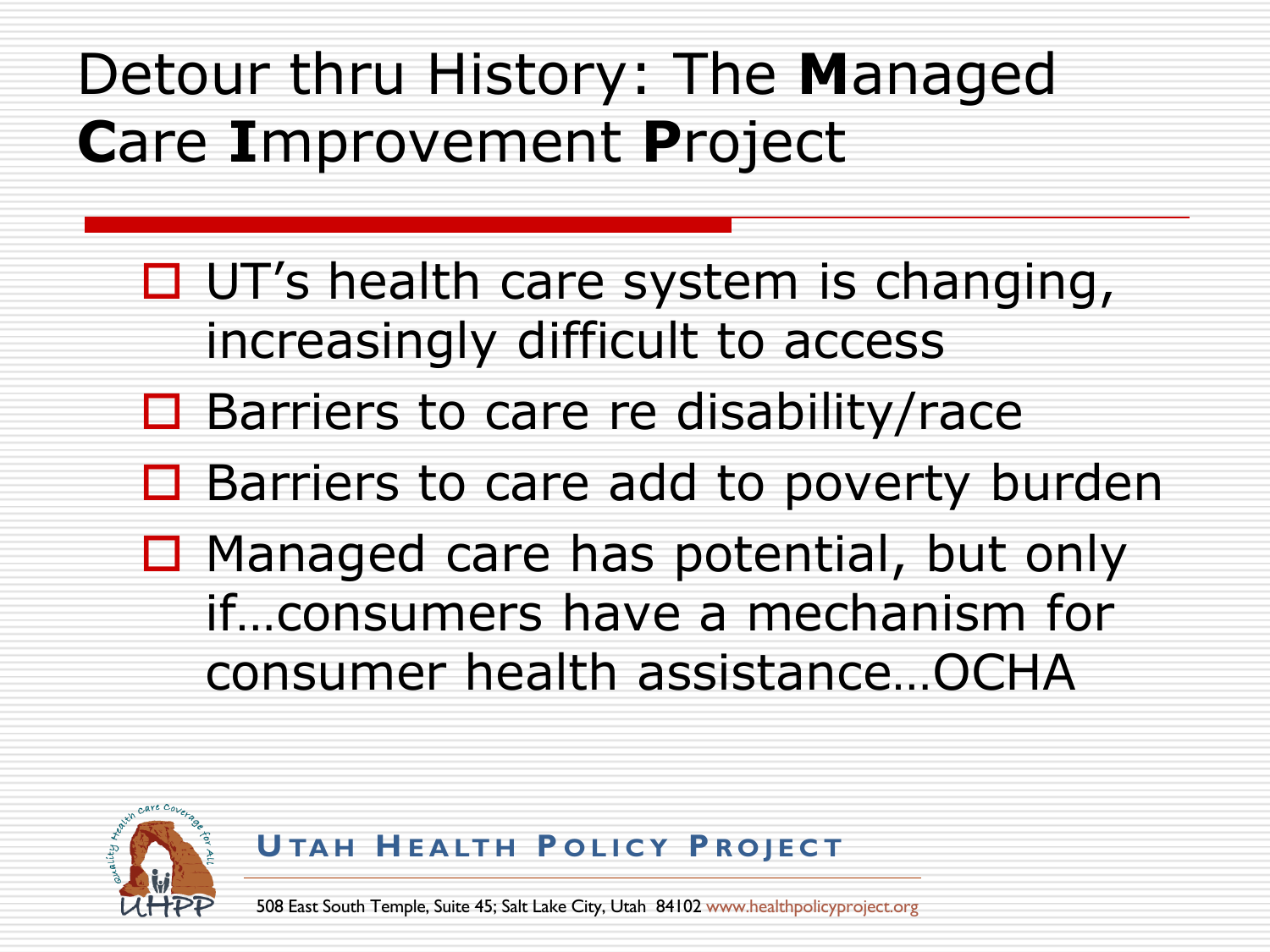## OCHA created in 1999

#### …but not independent (housed within Dept of Insurance)



**U TA H H E A LT H P O L I C Y P R O J E C T**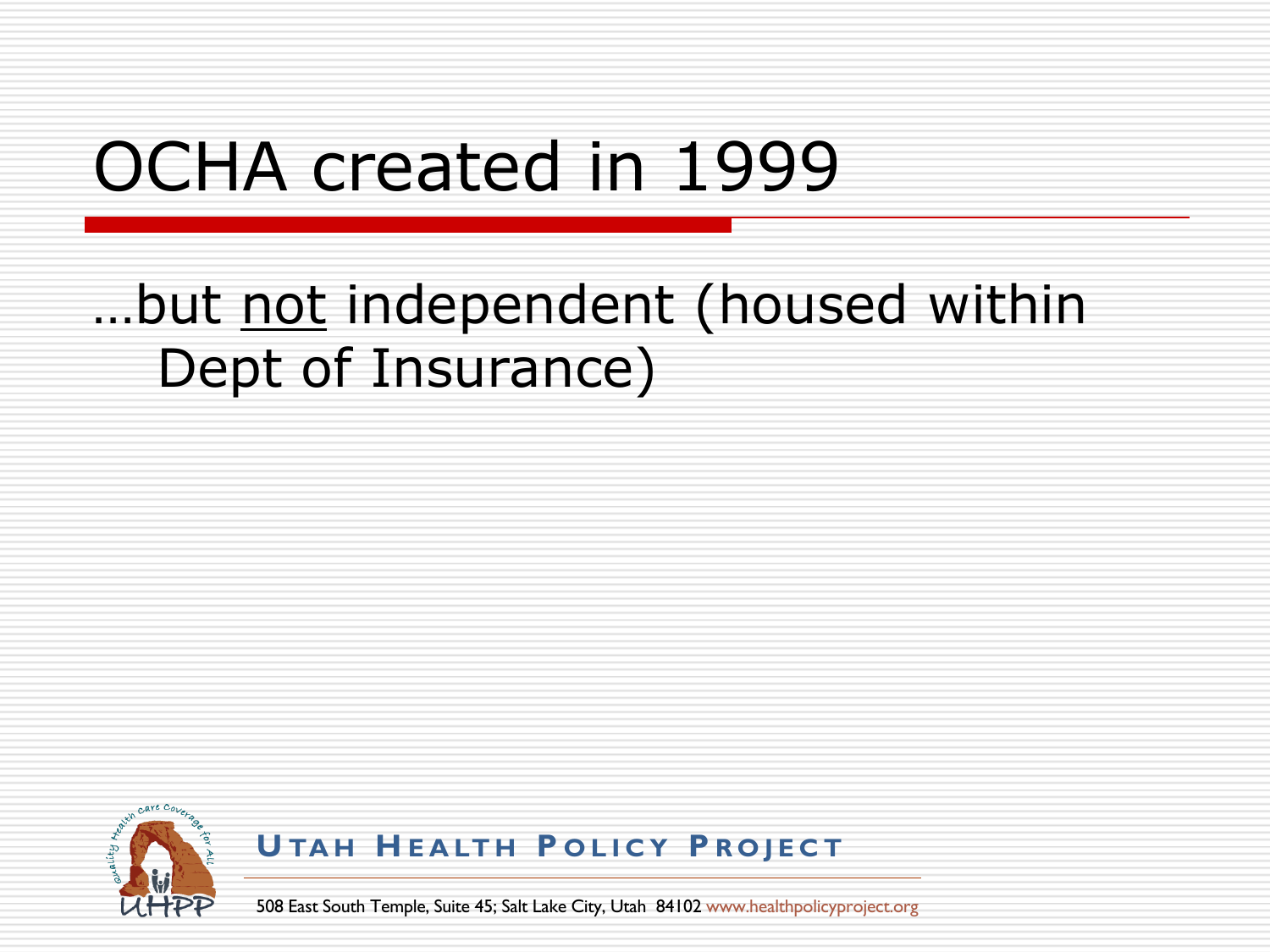## OCHA Volume of Calls since 1999

| Total   |       |            | Justified |            | ? of Fact      |            | <b>Unjustified</b> |            |
|---------|-------|------------|-----------|------------|----------------|------------|--------------------|------------|
|         |       |            |           |            |                |            |                    |            |
| Year    | Count | % of Total | Count     | % of Total | Count          | % of Total | Count              | % of Total |
|         |       |            |           |            |                |            |                    |            |
|         |       |            |           |            |                |            |                    |            |
| 1999    | 326   | 100.00%    | 70        | 21.50%     | 179            | 54.90%     | 77                 | 23.60%     |
| 2000    | 244   | 100.00%    | 70        | 28.70%     | 123            | 50.40%     | 51                 | 20.90%     |
| 2001    | 258   | 100.00%    | 127       | 49.20%     | 36             | 14.00%     | 95                 | 36.80%     |
| 2002    | 174   | 100.00%    | 73        | 42.00%     | 27             | 15.50%     | 74                 | 42.50%     |
| 2003    | 120   | 100.00%    | 54        | 45.00%     | $\overline{7}$ | 5.80%      | 59                 | 49.20%     |
| 2004    | 135   | 100.00%    | 45        | 33.30%     | 20             | 14.80%     | 70                 | 51.90%     |
| 2005    | 122   | 100.00%    | 39        | 32.00%     | 25             | 20.50%     | 58                 | 47.50%     |
| 2006    | 107   | 100.00%    | 39        | 36.40%     | 10             | 9.30%      | 58                 | 54.20%     |
| 2007    | 72    | 100.00%    | 18        | 25.00%     | 9              | 12.50%     | 45                 | 62.50%     |
| 2008    | 106   | 100.00%    | 44        | 41.50%     | $\overline{7}$ | 6.60%      | 55                 | 51.90%     |
|         |       |            |           |            |                |            |                    |            |
| Average | 166   | 100.00%    | 58        | 34.90%     | 44             | 26.50%     | 64                 | 38.60%     |



#### **U TA H H E A LT H P O L I C Y P R O J E C T**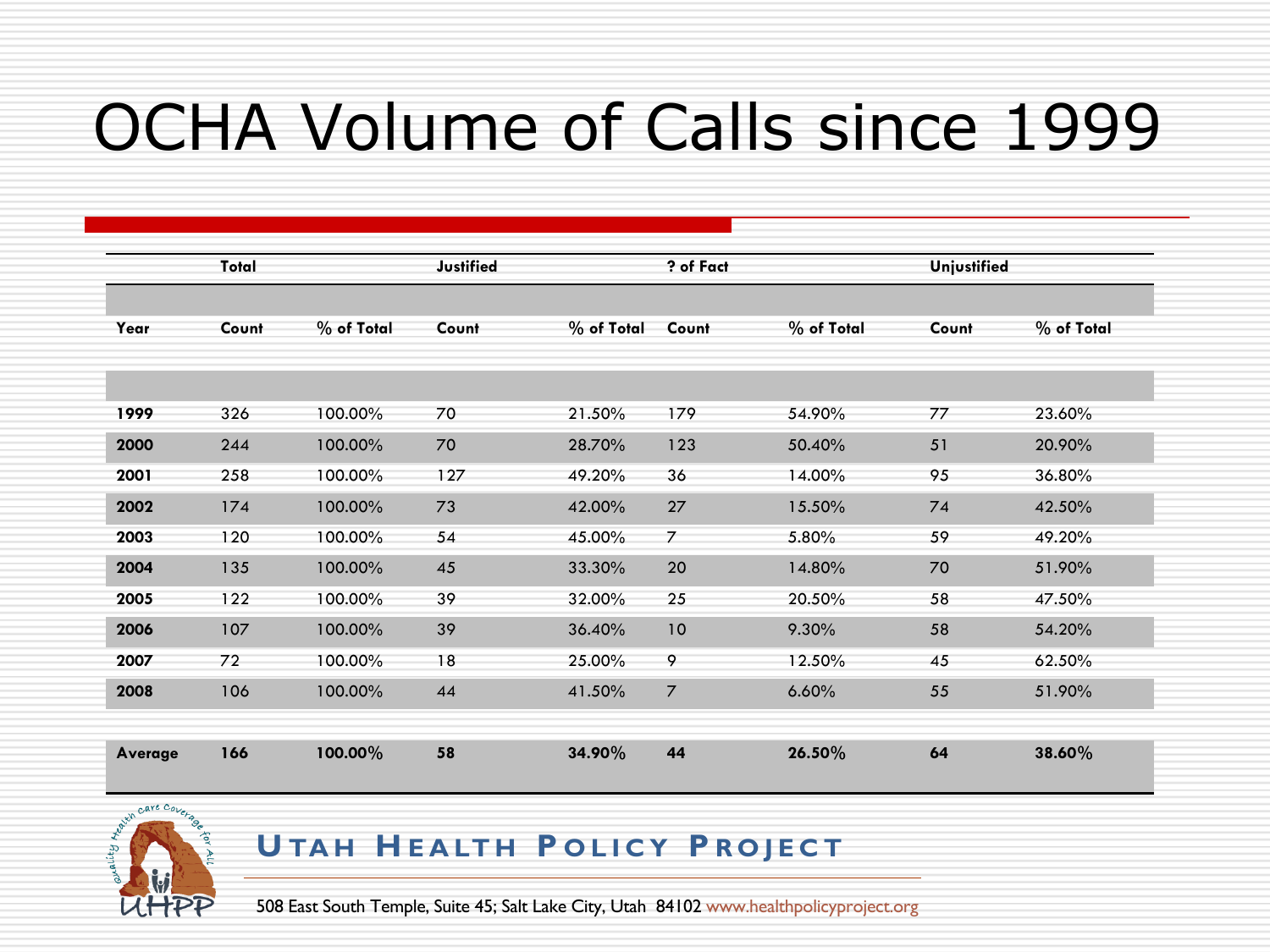Promising Practices (links in the CHAIN) in Utah…

2-1-1 Info & Referral (point of entry?)

- OCHS & connection to Health Equity & Brokers
- □ AUCH & CHCs & Health Access initiatives
- □ UT Legal Services & DLC, etc.
- **□ ADRC & Access UT Network**



**U TA H H E A LT H P O L I C Y P R O J E C T**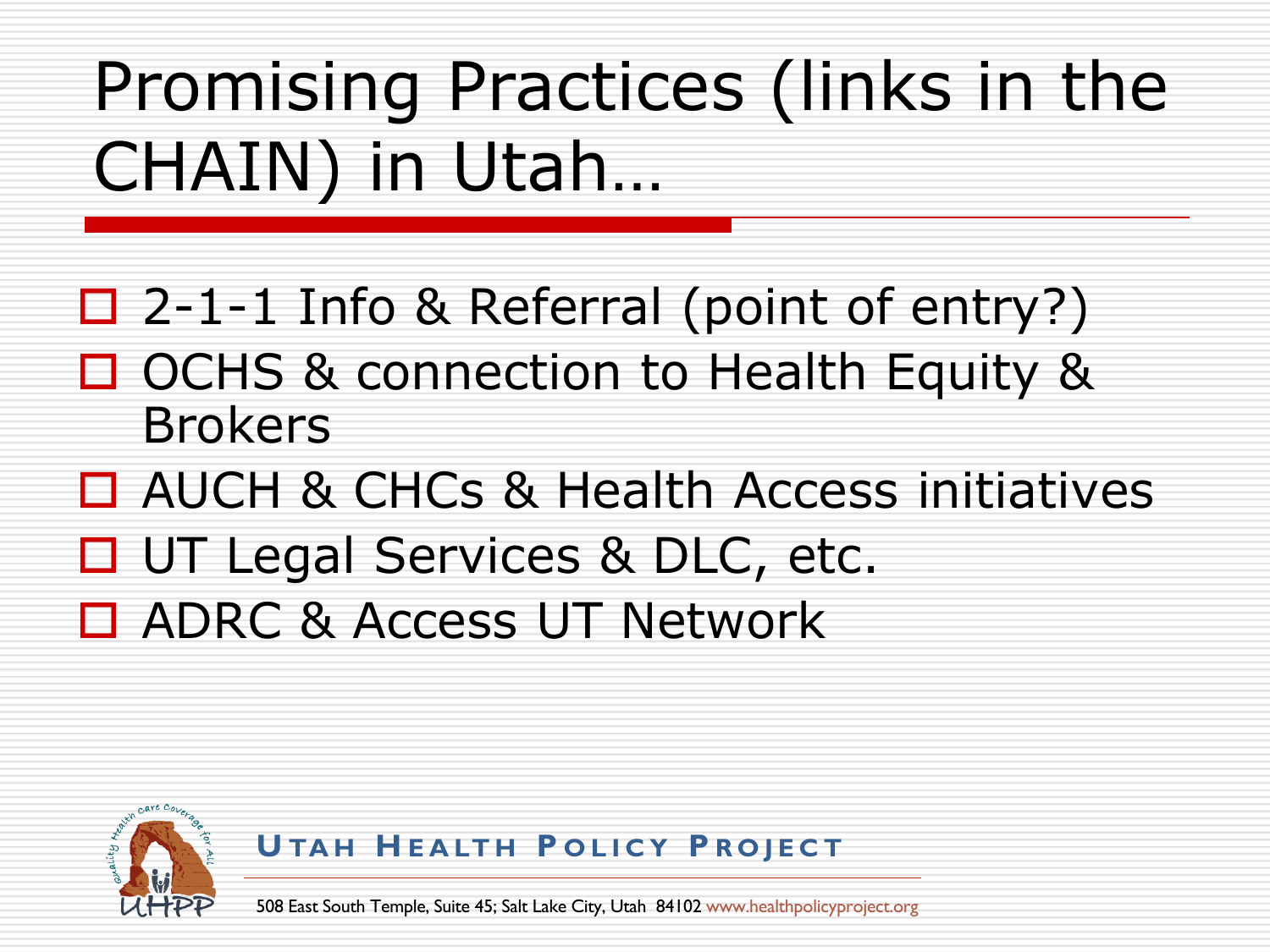## What's Missing in Utah?

- $\Box$  Efforts = impressive but disjointed w/ huge gaps
- $\Box$  No one is educating consumers about rights (& responsibilities)! Or help with claim denials
- □ Weakest area: helping consumers make decisions about how to enroll & use insurance & care system wisely



**U TA H H E A LT H P O L I C Y P R O J E C T**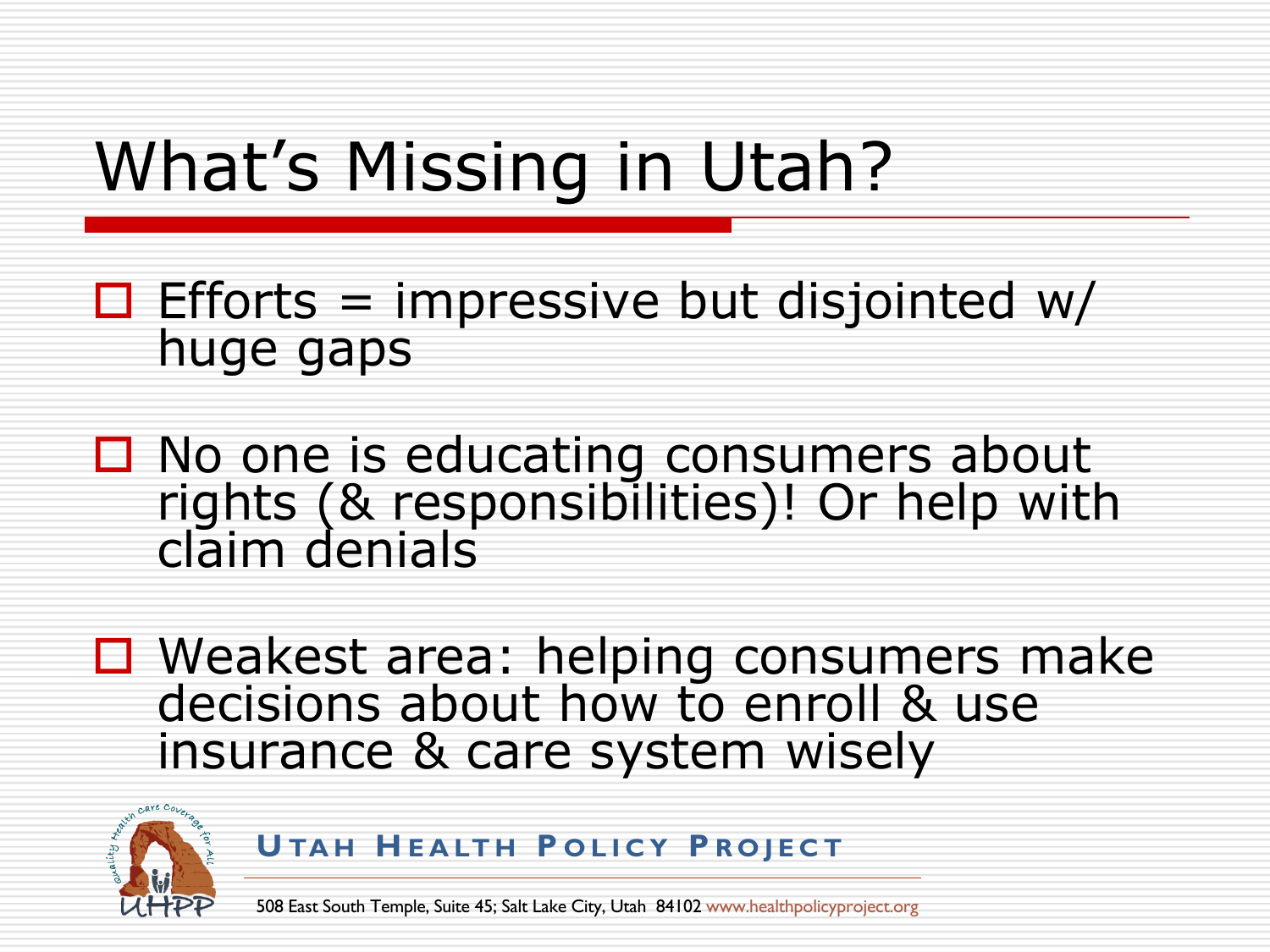#### A recent consumer assistance story…

*Jackie (age 63, cancer survivor) called UHPP 8/10/10: uninsurable but told by SelectHealth is not eligible for new temporary high-risk pool. Why? Not uninsured for 6 months or >…as on PCN. Jackie calls to ask why would PCN be considered credible coverage? Should it count if it never covered what she needed?* 



**U TA H H E A LT H P O L I C Y P R O J E C T**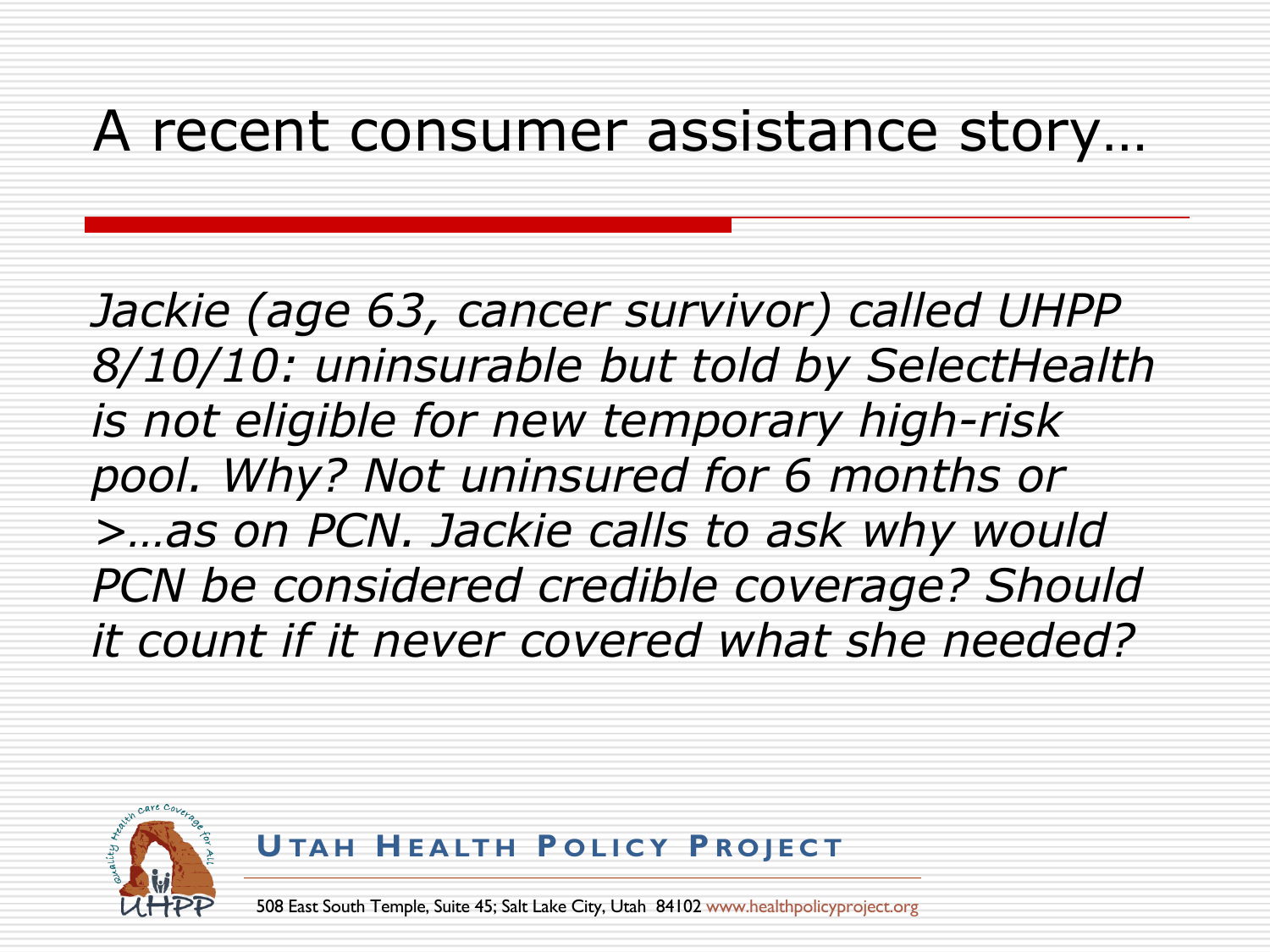## Best Practices, Defining Features

- **Independent** of state regulatory agencies
- **Breadth** of services: must serve consumers with *all* types of coverage
- **Community presence:** must be based on communities served (including CLAS)
- **Professionalism/expertise**: must employ professional staff
- **Technological capacity:** must have sophisticated data management programs
	- **Sustainability**: must have stable funding



**U TA H H E A LT H P O L I C Y P R O J E C T**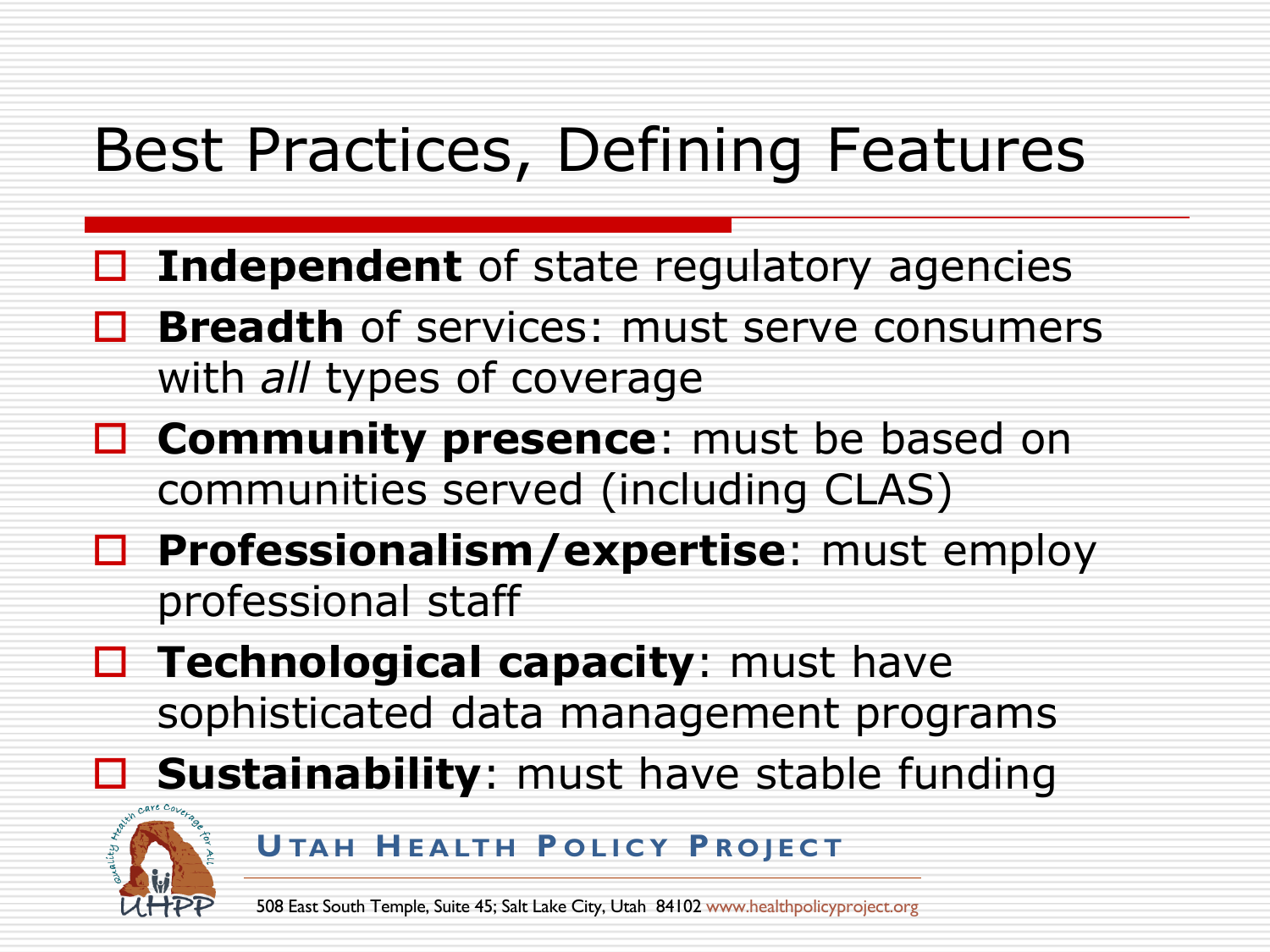## 2 Models for Utah…

#### □ Massachusetts Health Helpline

### □ Community Health Advocates of NY (a network, 'no wrong door' model)



**U TA H H E A LT H P O L I C Y P R O J E C T**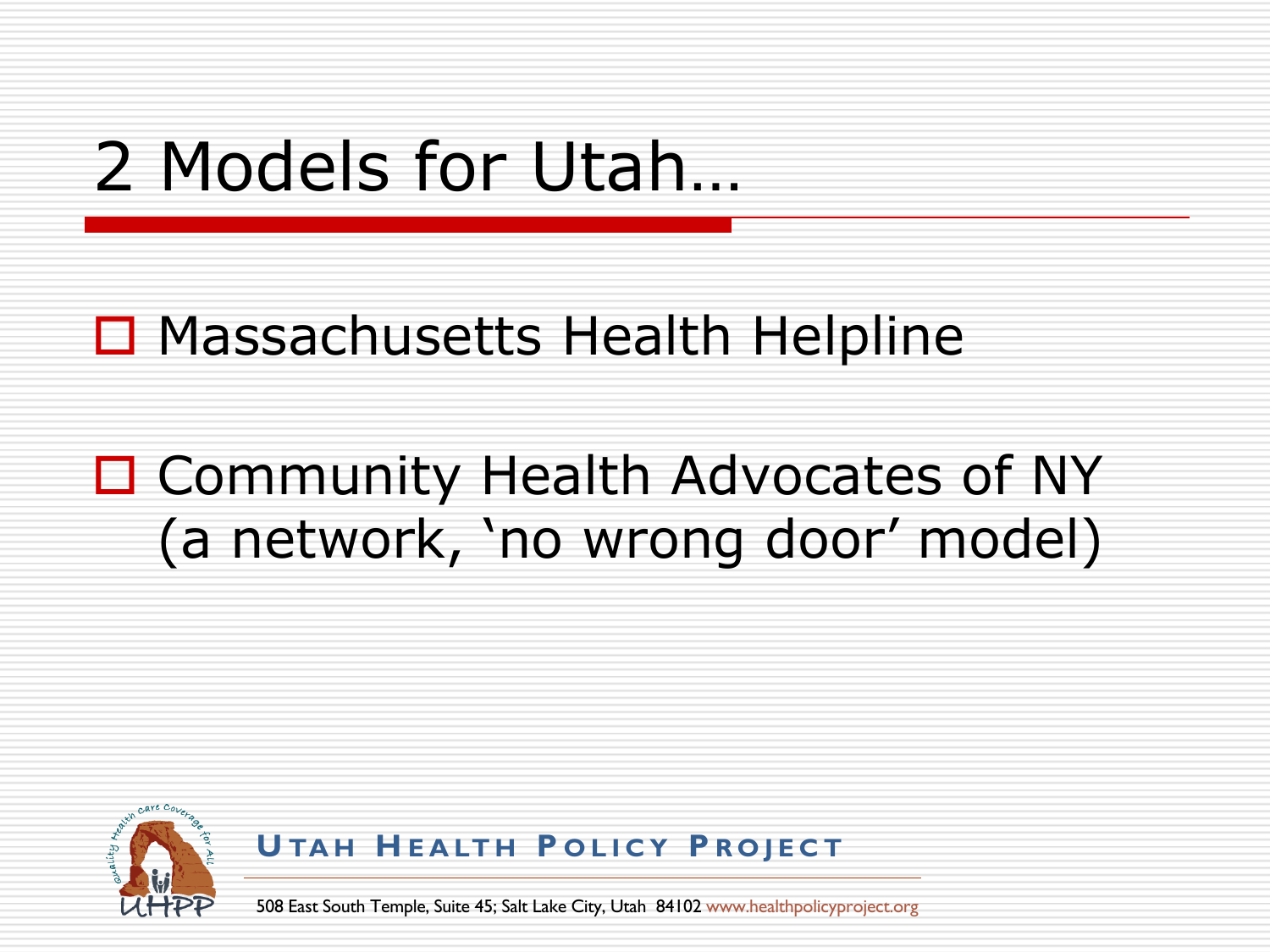Health Care for All Massachusetts: *Health HelpLine*

- $\Box$  Specialized helpline w/5 staff + volunteers & interns
- □ Based at UHPP's counterpart in MA
- □ Service area: statewide
- $\Box$  Target population: all ages, all payers
- 36,842 calls in 2009
- □ Budget \$554,275 (foundations, federal grants, individual donations)



**U TA H H E A LT H P O L I C Y P R O J E C T**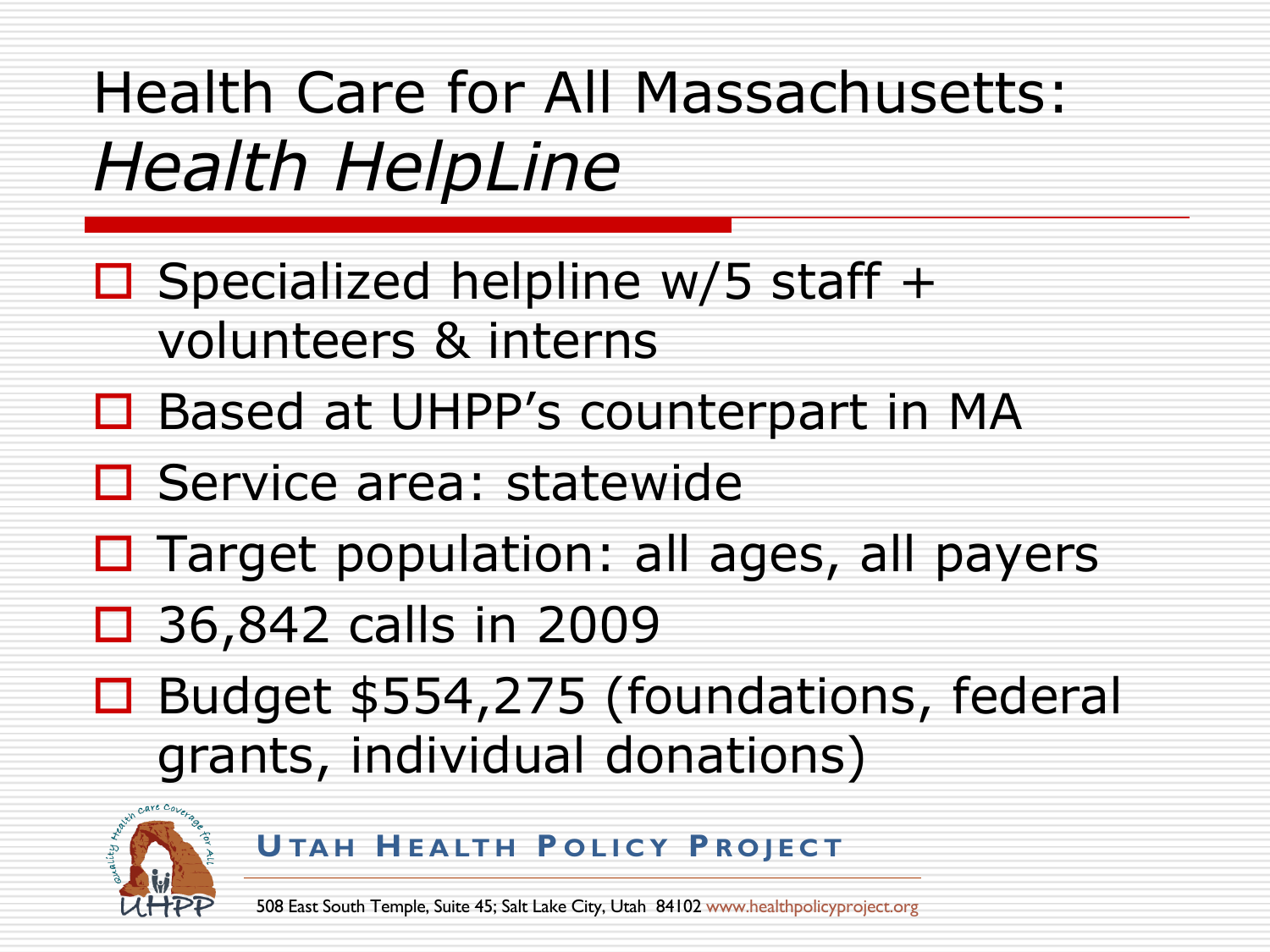## Health Care for All Massachusetts: *Health HelpLine*





#### **U TA H H E A LT H P O L I C Y P R O J E C T**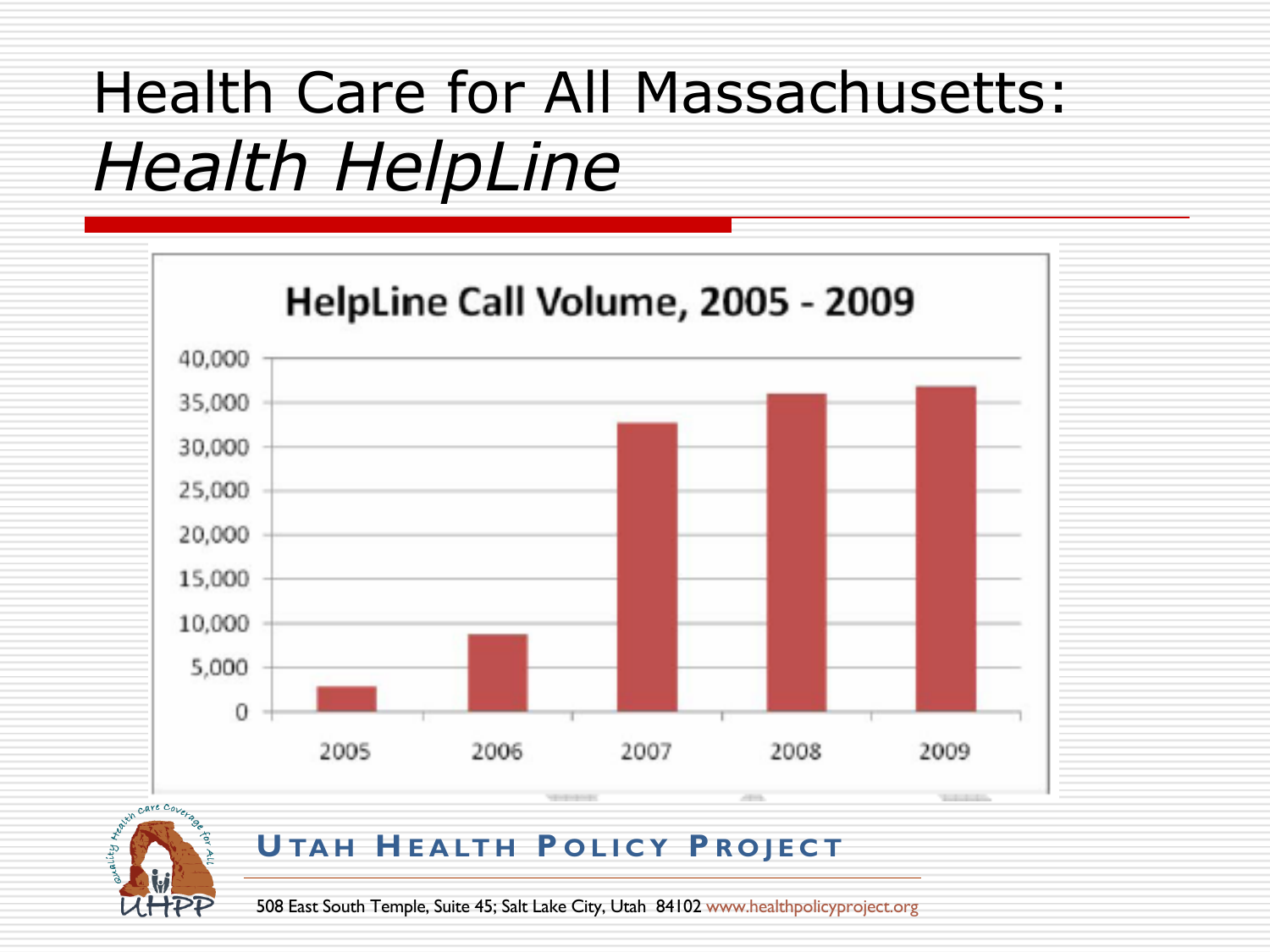## New York's Network ('Hub & Spokes') Model

- $\Box$  Type of org: a network of CBOs
- $\Box$  10.5 FTEs as hub & fiscal conduit to support 35-45 staff at 25 orgs
- □ Service area: NY City
- $\Box$  Target pop: all ages, all payers
- □ Budget: \$4.1 million (NY City Council,Fed Medicaid, state grant, private foundations)



**U TA H H E A LT H P O L I C Y P R O J E C T**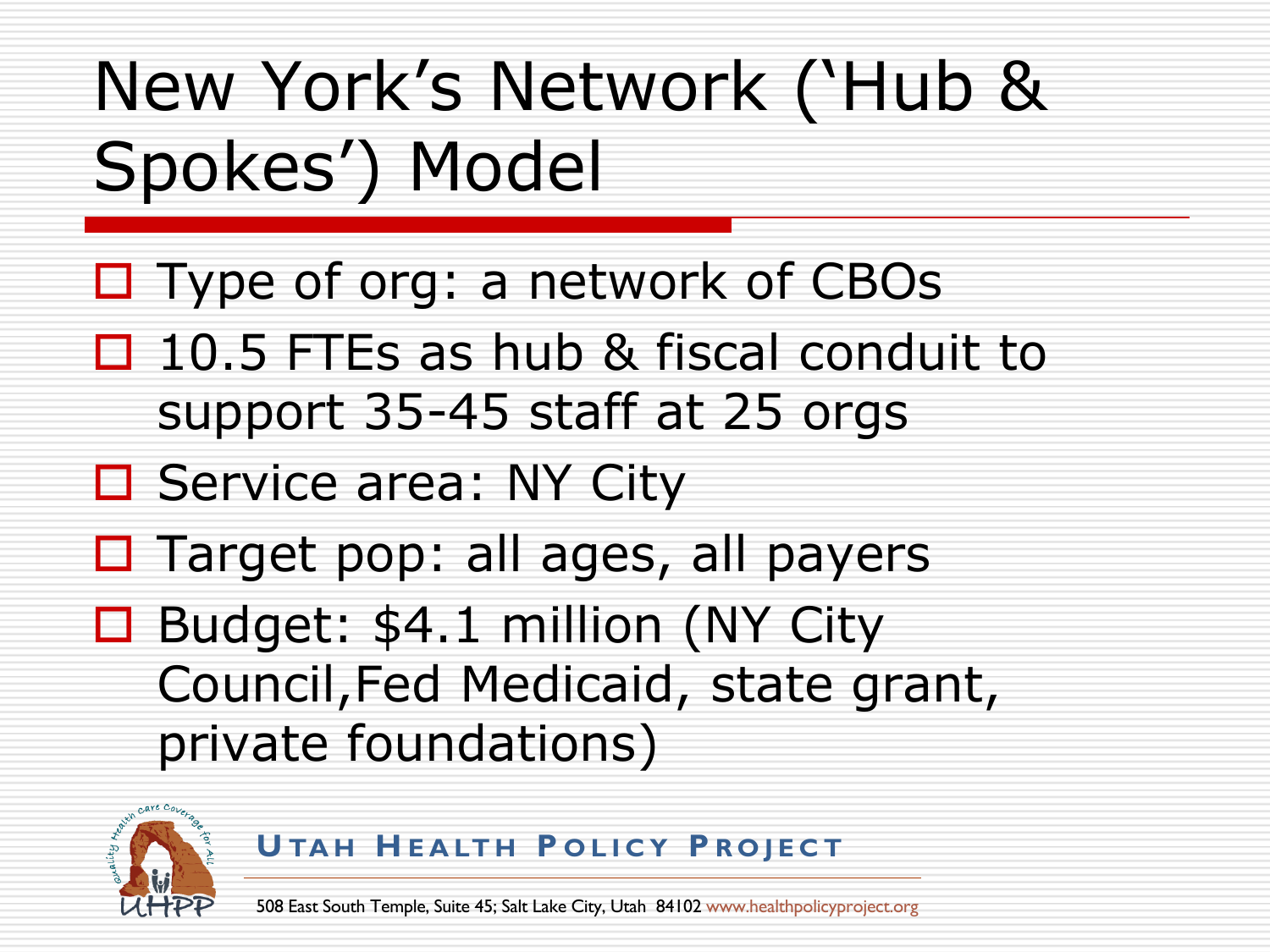## Role of Hub (CSS)

- $\square$  Provide T.A. & training
- $\Box$  Host passwd-protected web database
- $\Box$  Individual case reviews
- $\Box$  Data collection & analysis
- $\Box$  Facilitate meetings to discuss emerging issues, learn how new programs work
- $\Box$  Operates a more specialized helpline
- Raise funds for network



**U TA H H E A LT H P O L I C Y P R O J E C T**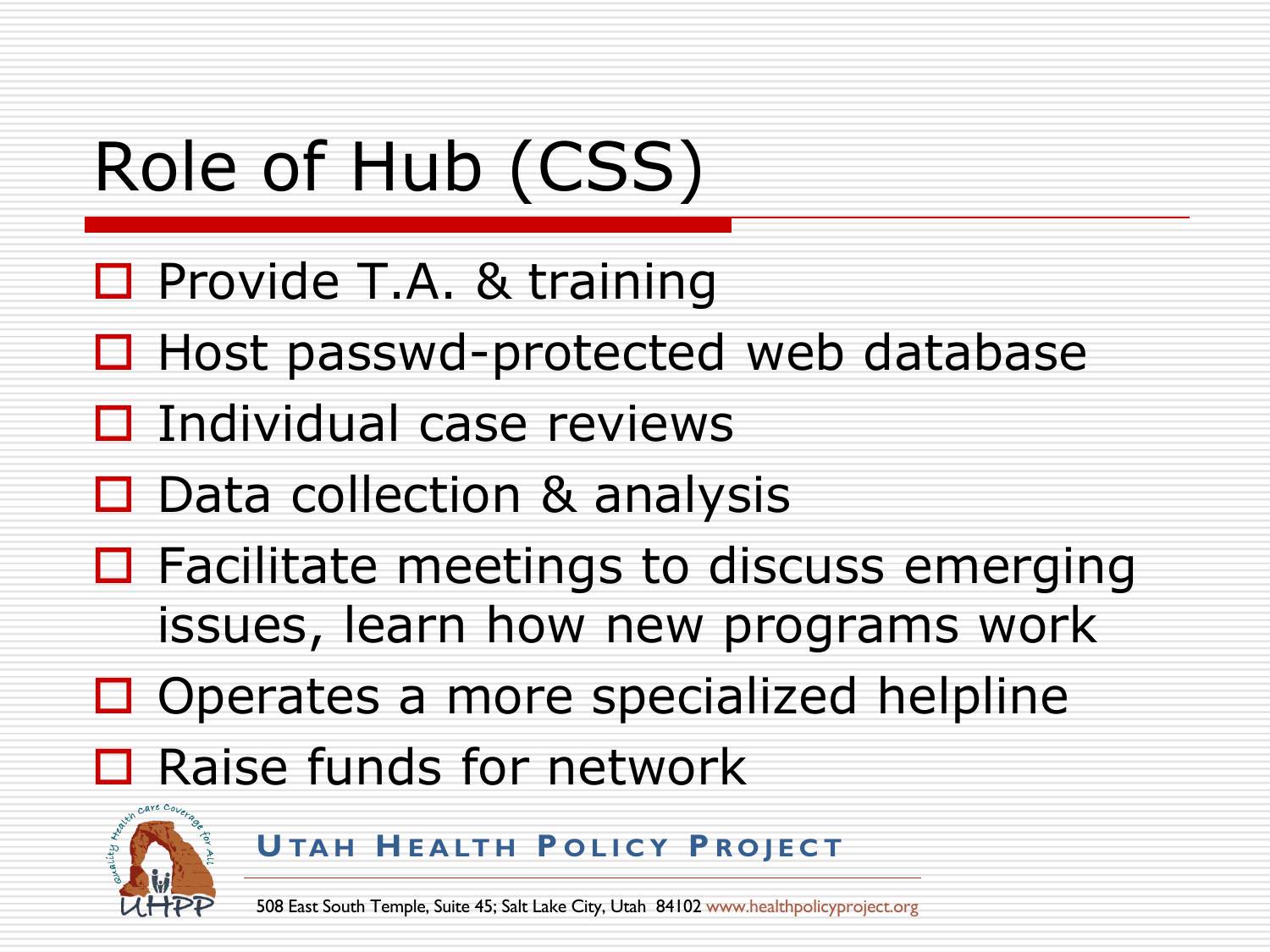### Lessons from established CHAPs

□ Work closely w/ Medicaid agencies to...

- permit access to eligibility records,
- **F** facilitate marketing &outreach (ex: provide CHAP phone# on M cards)
- □ Continuously measure & report results.
- $\square$  Issues w/HIPAA privacy can be eliminated thru expanded use of proxy;



**U TA H H E A LT H P O L I C Y P R O J E C T**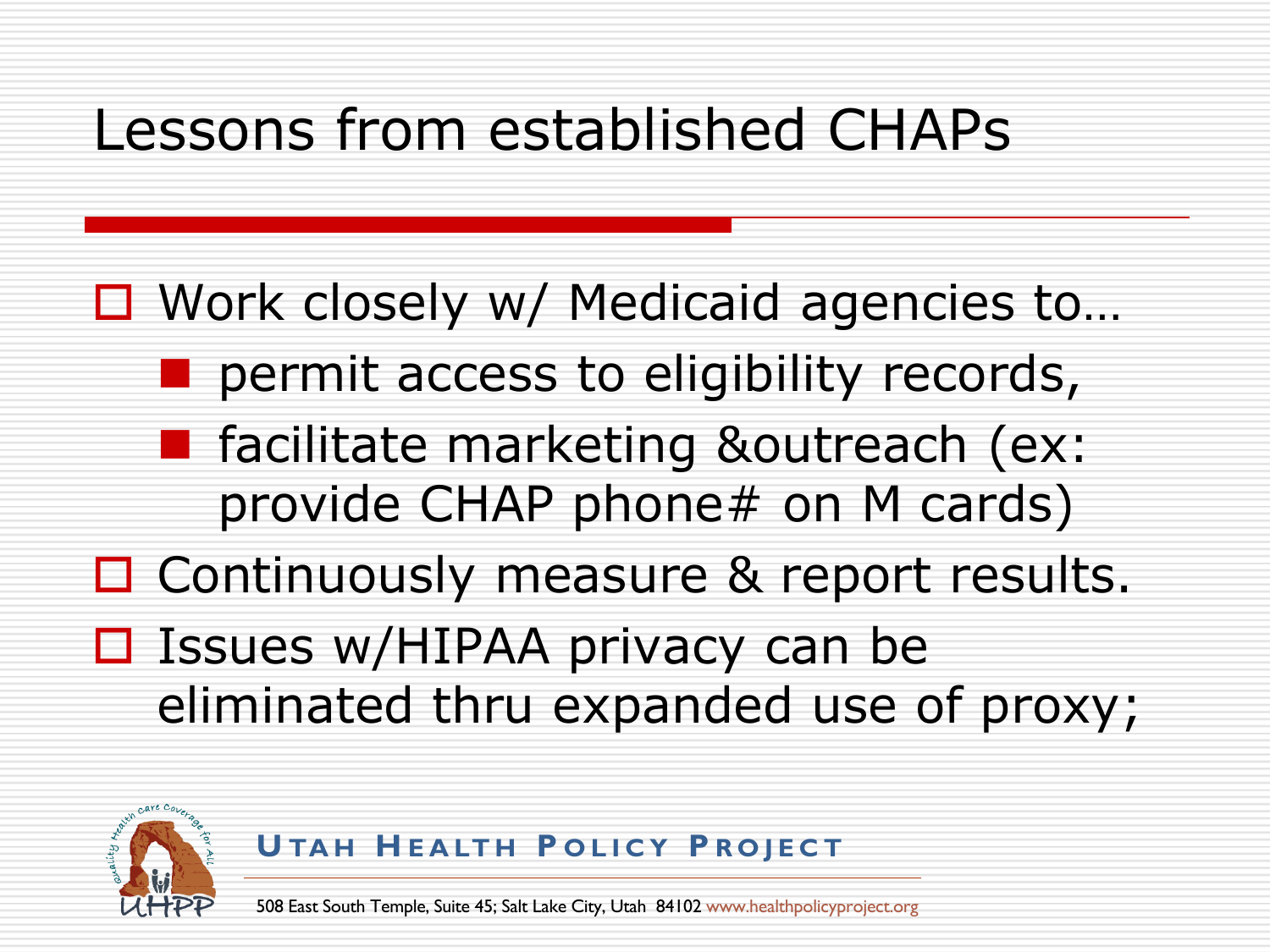### More lessons from established CHAPs

- $\Box$  Adapt to navigation needs in a given community, as will change over time.
- $\Box$  Provide extensive training to staff &volunteers;
- □ Certain CHAP activities (like outreach & enrollment assistance) can be supported with Medicaid funds
- $\Box$  Others can be supported by assessment on insurers



#### **U TA H H E A LT H P O L I C Y P R O J E C T**